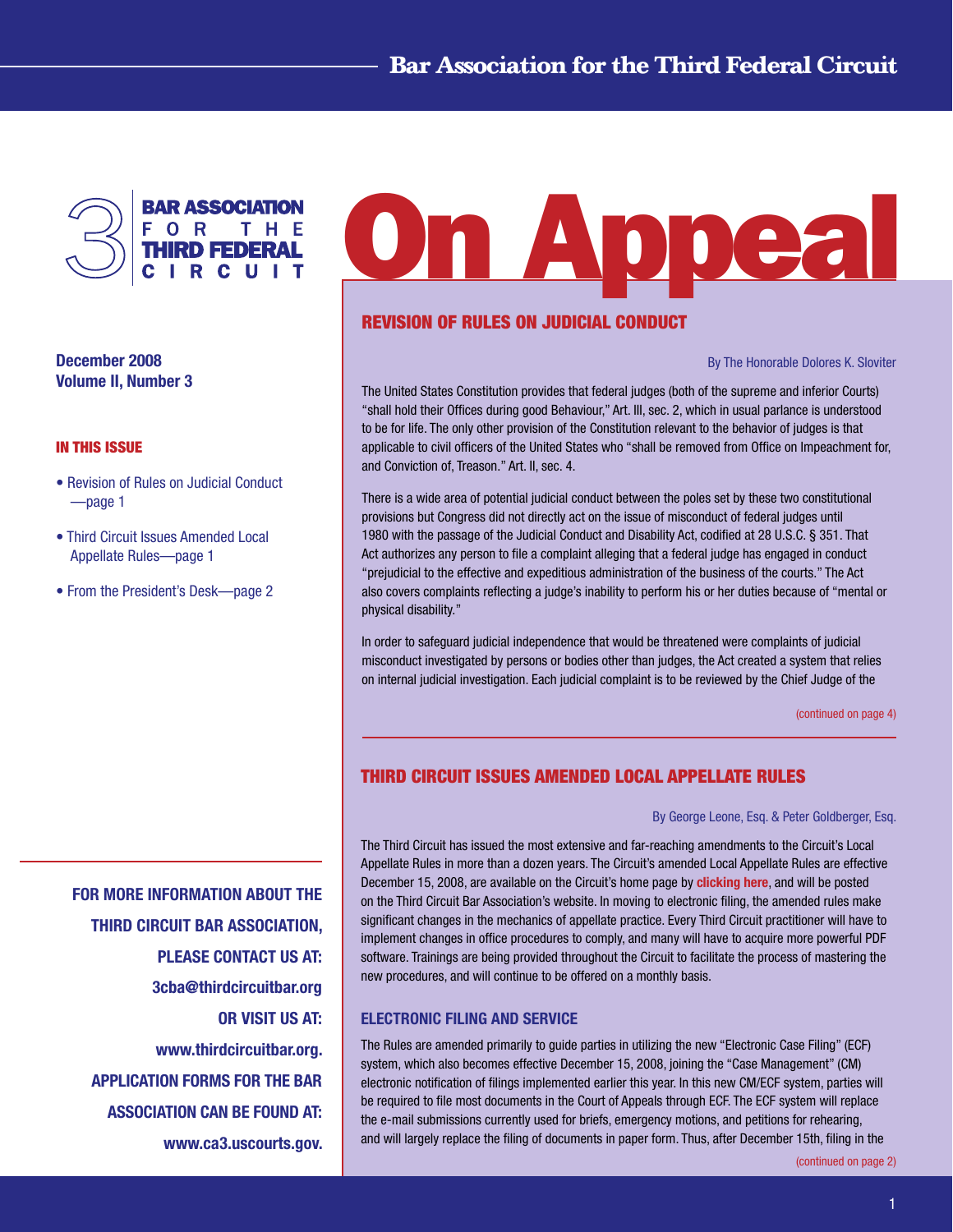

# <span id="page-1-0"></span>From The President's Desk

#### By Nancy Winkelman, Esq.

Welcome, all, to the end of the year edition of the 3CBA newsletter. We hope that you find Judge Sloviter's article discussing the revisions to the Rules on Judicial Conduct interesting and informative. Please also pay special attention to the article about the new Third Circuit Local Rules written by George Leone and Peter Goldberger, the Co-Chairs of the 3CBA Rules Committee. This article contains important information about the Court's new ECF filing system, which will go into effect on December 15, 2008. We are most appreciative of George and Peter for their fine work as Chairs of the 3CBA Rules Committee.

I want to take this opportunity to thank you for your interest in, and support of, the Third Circuit Bar Association over the past year. We are delighted with the quality, and diversity, of the programs that we have presented this year, ranging from a CLE course in the Virgin Islands on the new *certiorari* practice to courses at the 2008 Third Circuit Judicial Conference on effective appellate advocacy and motions practice. We have also continued our collaboration with our local and regional counterparts, up to and including a December 10 program about practice outside the Third Circuit with the Philadelphia Bar Association's Appellate Courts Committee. We thank our President-Elect Jim Martin and Newsletter Co-Editor Chip Becker for their participation in that program. In 2009, we look forward to presenting programs at the Third Circuit Judicial Conference – another conference open to attorneys, to be held in May in Philadelphia, as well as in the two districts where we have not yet presented programs (the Western and Middle Districts of Pennsylvania); and to continuing our presence throughout the Circuit with quality programming.

Finally, two housekeeping notes. First, you each will shortly receive a Dues Renewal Notice. You may recall that in recognition of the fact that the 3CBA was just getting off the ground in 2007, we extended your memberships for an additional year, through the end of 2008. We now encourage you to return the 2009 dues renewal form at your earliest convenience so that we can continue to be a robust organization going forward. One word about the amount of the dues: after close consideration, the Board of Governors decided to increase the annual dues by a modest amount (\$5.00-from \$35.00 to \$40.00). We made this decision carefully, balancing the need to continue to provide quality programs with the difficult economic times we all are facing.

Second, the close of 2008 also brings an end to each of the terms of the 3CBA Officers and Members of the Board of Governors. Our Bylaws permit any member to nominate a candidate from his/her district to serve on the Board. (The Board then selects the Governors from those nominations.) Please consider nominating someone; self-nominations also are welcome! Nominations are due on or before December 31.

Let me close by wishing each of you a happy, healthy, and peaceful holiday season and New Year.

### THIRD CIRCUIT ISSUES AMENDED LOCAL APPELLATE RULES—continued from page 1

Circuit will resemble, but is not identical to, filing in the district and bankruptcy courts.

The principal change in the Rules is the Circuit's adoption of an amended version of the Model Local Appellate Rules for Electronic Filing as Miscellaneous Local Appellate Rule 113. This rule requires every attorney who intends to practice in the Circuit to register as a "Filing User" of the ECF system through the PACER Service Center (113.2). Registration through the PACER Service Center (and ECF training) can be done through the Circuit's home page by **[clicking here](http://www.ca3.uscourts.gov/ecfwebsite/default.aspx)**. The times and locations of training sessions are also posted there.

All briefs, motions, appendices, petitions for rehearing, entries of appearances, responses to petitions for certiorari to review the Virgin Islands Supreme Court, and other documents filed by a Filing User must be filed through the ECF system (25.1, 30.1, 31.1, 35.2, 40.1, 46.2, 112.8, 113.1). The only documents that can be filed solely in

paper format are ex parte motions and caseoriginating documents in original proceedings, such as petitions for write of mandamus, petitions for review of an agency order, and petitions for certiorari to review the Virgin Islands Supreme Court (25.1, 112.2, 113.1, 113.4). The parties must file briefs and appendices electronically through the ECF system, but they must also that day mail (or send by commercial carrier promising delivery within 3 days) to the Circuit ten paper copies of briefs and four paper copies of the appendix (25.1, 31.1, 113.1).

Documents filed by ECF are timely filed if they are transmitted through the ECF system, and the system issues a "Notice of Docketing Activity" before midnight (113.3). Documents created by the filer and filed by ECF must be in PDF text format (31.1 (comment), 113.3). In other words, they should be converted to PDF from a word-processed document, rather than scanned. While scanning is not prohibited for other documents, text-based

PDFs should be used whenever possible, to maximize their searchability and minimize the size of the computer file.

Employment of the Filing User's new Circuit CM/ ECF log-in and password to file an electronicallyfiled document constitutes the Filing User's signature, but the document's signature page(s) must also display an electronic signature or the attorney's name preceded by an "s/" (46.4, 113.9).

Electronically-filed documents may, but are not required to, have hyperlinks to cases or to the record (28.3, 30.1, 113.13). If hyperlinks are used, a standard citation to the case reporter, the looseleaf service, or the paper appendix page must nevertheless also be included (28.3, 30.1, 113.13). If the cited document is available only on the internet, a complete internet address (URL) must accompany the hyperlink (113.13).

Filing Users must file the appendix electronically, as well as file the four paper copies (25.1). Appellants

[\(continued on page 3\)](#page-2-0)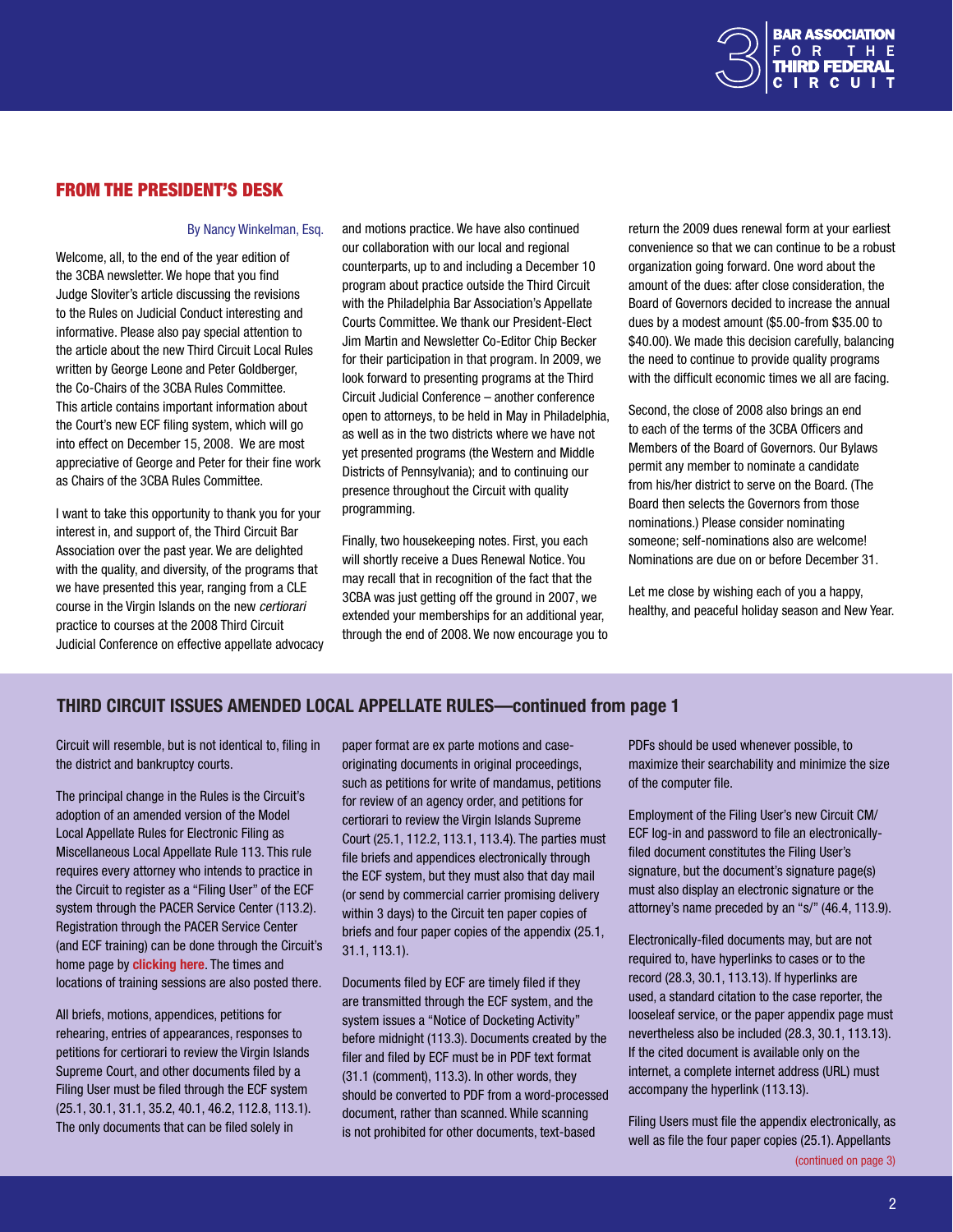## <span id="page-2-0"></span>THIRD CIRCUIT ISSUES AMENDED LOCAL APPELLATE RULES—continued from page 2

must include in volume I of the appendix only the notice of appeal, the order(s) or judgment(s) pertinent to the appeal, the relevant opinion(s), and any order granting a certificate of appealability (32.2). Appellants may no longer include 25 additional pages in volume I. In an appeal challenging a criminal sentence, the appellant must file the Presentence Report and the Statement of Reasons for the Sentence electronically and also provide a copy of each in each of four sealed envelopes (30.3).

If a document that is electronically filed has an attachment or exhibit, the attachment or exhibit must be filed in electronic form (113.6). Unlike appendices, no paper copy is to be filed.

In light of the general ability of the public to access electronic documents through PACER, and to comply with the E-Government Act and the Judicial Conference Policy on Privacy, counsel or parties filing a document electronically or in paper form must exclude or partially redact certain personal identifiers – dates of birth, social security numbers, financial account numbers, home addresses, and names of minor children (113.12, 25.3). (Most PDF software offers a feature for making redactions.) If needed, such personal identifiers can be filed under seal in specified ways (113.12).

Sealed documents must be filed electronically and in paper form unless the Clerk gives permission to file in paper form only (113.7). Motions to seal documents, and the order granting motions to seal documents, may be filed electronically if permitted by law (113.7). Sealed documents are accessible only to the parties and the court (see 106.1). (If the Filing User designates a document as "sealed," then the document is automatically "locked.") Ex parte motions must be filed in paper form only (113.4).

In addition, the court or clerk may restrict to the parties and the court electronic access to entire case files or portions thereof, leaving the public to view the documents at the Clerk's Office (113.1). (However, the Third Circuit has recently announced that it will no longer ever keep secret the entire existence of a case and its docket.) All documents in immigration cases and social security cases, and appendices in criminal cases (other than the

appellant's required volume I of the appendix described above), will be thus restricted.

The Circuit or the Clerk can require or waive electronic or paper filing in some circumstances, and pro se parties are not required to use electronic filing (25.1, 27.2, 35.2, 40.1, 113.1, 113.2, 113.8). Similarly, whenever special circumstances seem to render strict compliance with the new ECF rules impracticable or inappropriate in a particular case or with respect to a particular document, counsel may contact the Clerk's Office for guidance and the possible granting of an exception.

Service will be generally by ECF (25.1). Registration as a Filing User constitutes consent to service by ECF (31.1, 113.2). Whether an opposing attorney or party is a "Filing User" can be determined by checking the Circuit's docket sheet to see if the attorney or party has an e-mail address listed. If a brief, appendix or other document is served on a Filing User by ECF, service of a paper copy is not required (31.1).

Service of a paper document is required only if service is on a person who has not consented to electronic service, or if a document is filed solely in paper form (25.1, 113.4). In those circumstances, only one paper copy of a brief must be served, along with a paper copy of volume I (and any other volumes) of the appendix (31.1). Service of a paper document must be performed as required by Fed. R. App. P. 25(c) (113.4).

A certificate of service is still required to be attached to the filed and served document, whether filing or service is in electronic or paper form (25.1). If service is by ECF, the certificate should state that the person served is a Filing User and is served electronically by the Notice of Docketing Activity (113.4, 25.1). If service is in paper form, the certificate of service must state the method of service (25.1).

All communications from the Clerk's Office to a Filing User will be through the ECF system. The Court's orders and opinions will similarly be sent solely by ECF (113.10). Orders will contain an electronic signature (113.5).

### OTHER NOTEWORTHY CHANGES

A district court now has 30 days after the docketing of the notice of appeal, rather than the present 15, in which to file a written opinion amplifying its ruling (3.1).

A party seeking disqualification of a judge for reasons other than participation in the case must file a motion (26.1.2). Motions for summary action or dismissal must be filed before appellant's brief is due, unless there has been a change in circumstances or law (27.4). Motions to expedite an appeal, expedited motions, bail motions, and motions to seal must be answered in time periods measured in "calendar days" (4.1, 9.1, 27.7, 106.1). A party represented by counsel is prohibited from filing pro se motions except in specified circumstances; such motions, like pro se briefs sent by a represented party, will not be filed by the Clerk but instead will be forwarded to the party's counsel with notice to the party (27.8, 31.3).

Petitions for mandamus under the Crime Victims' Rights Act must be preceded by phone notice to the Clerk and served and filed immediately on all "relevant" parties (21.1). The Clerk will notify the U.S. Attorney, who must file a response within 24 hours unless otherwise directed, and who may provide notice to other victims, who have 24 hours from case opening to file any additional petition (21.1). The rule does not address responses from defendants.

In briefs, the Statement of Related Cases must be located after the Statement of Issues (28.1), a point not previously clear. In diversity cases, a party must cite opposing authority from the "highest" court of the state (28.3), just as parties must cite controlling adverse precedent in other cases. The Statement of the Interest of Amicus Curiae does not count toward the amicus brief's word limit (29.1). Where an Anders brief has been filed, the Court may appoint current counsel or new counsel if it disapproves the Anders filing, either because it finds arguable merit to the appeal or if it finds that the Anders brief is inadequate (109.2).

A party seeking oral argument by video-conference must telephone the Clerk's Office and give notice to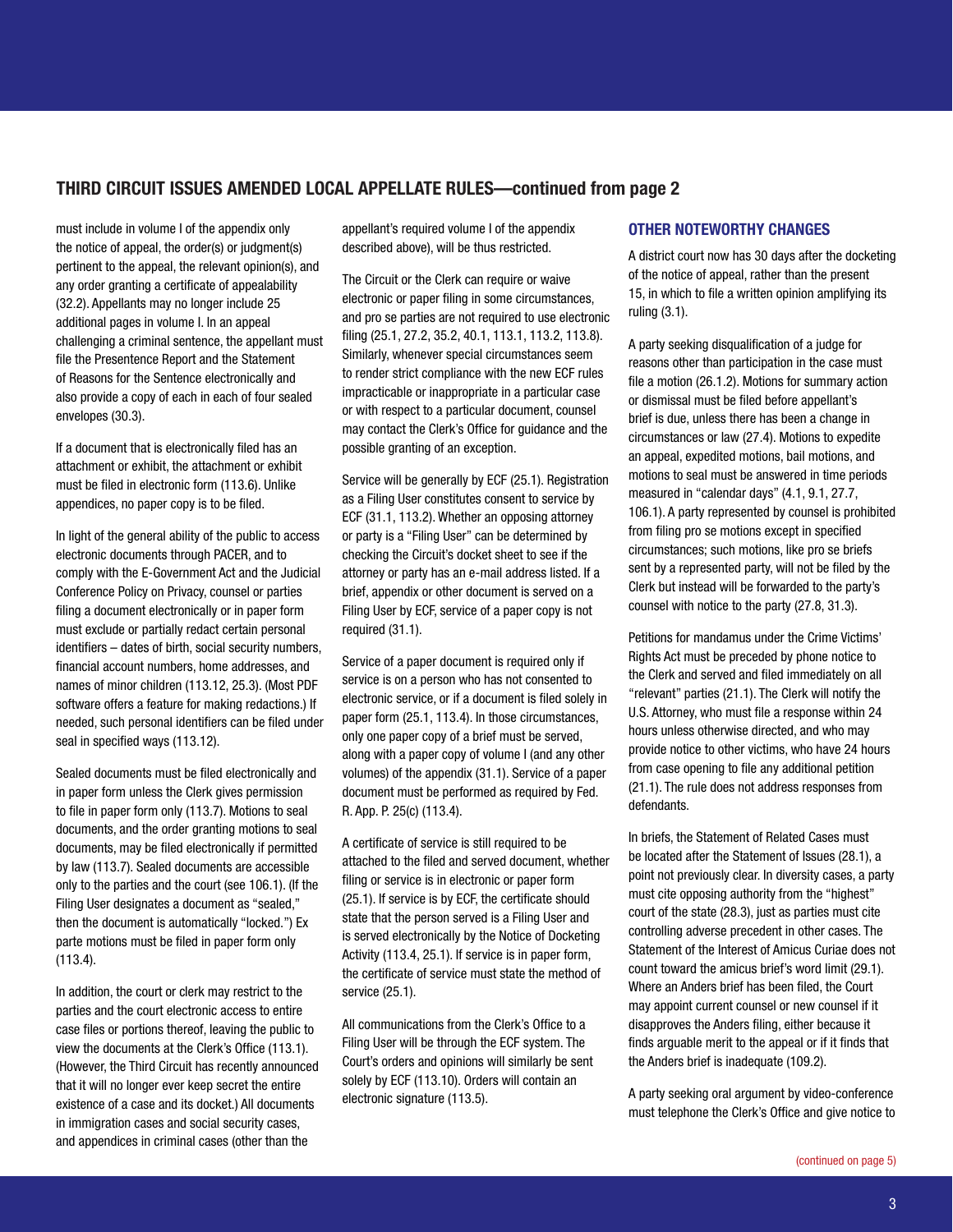

# <span id="page-3-0"></span>Revision of Rules on Judicial Conduct—continued from page 1

Circuit who, where appropriate, appoints a special committee of judges to investigate further. That committee is charged with reporting its findings to the circuit judicial council and recommending discipline, where warranted.

There was some criticism by certain members of congress about the way in which the Act was being implemented. Essentially, the complaints were that the system set up by the Act was inadequate because it allows judges to investigate themselves. In 2004, Chief Justice Rehnquist appointed a six-member Committee, chaired by Justice Stephen Breyer, to examine the Act's implementation and report its findings and any recommendations directly to the Chief Justice. The Committee consisted of five judges and the Chief Justice's administrative assistant. When Chief Justice Roberts took office, he requested that the Committee continue its work.

The Committee's Report was completed in September 2006 and contains a detailed discussion of the complaints disposed of from 2001-2005, the process by which the Act was administered by the judicial branch, an analysis of the actual terminations of complaints during that period, and the Committee's findings and assessment of the operation of the Act. The Report was published in 239 FRD 116 (2006).

The Breyer Committee found that during the five year period it investigated, litigants constituted 51% of the complainants and prisoners accounted for an additional 41%. Approximately 6% of the complainants were usually relatives of litigants or prisoners, or unrelated persons with an interest in a particular case (including nonprofit organizations). A minuscule percent of the complaints alleged disability.

During the period studied, chief circuit judges dismissed 52% of the complaints because they were directly related to the merits of a judicial decision, and 36% were dismissed as frivolous, as defined by the Act. 11% were dismissed because the complaint was not in conformity with the Act, and another 1% were dismissed because appropriate corrective action had already been taken.

The Committee reached two major conclusions. The first was that "the chief circuit judges and judicial councils have properly implemented the Act in respect to the vast majority of the complaints filed." These cases, representing the bulk of the complaints, were referred to as the "iceberg." The Committee necessarily used samples in its inquiry, and found that the relevant error rate, i.e., failing properly to process the complaints, was about 2% to 3%, a result that the Committee believed showed no serious flaw in the operation of the system.

The Committee applied a different method of assessment to a separate category of complaints, those it categorized as high visibility cases, described as "those that have received national or regional press coverage, including matters that have come to the attention of (or have been filed by) members of Congress." The Committee identified 17 such cases over the five year period studied. Rather than sampling, the Committee examined each of those cases individually and concluded that the handling of five such cases was problematic, an error rate of almost 30%. Significantly, the Committee concluded that was far too high because such cases receive publicity and are likely to contribute to the public's view of the judiciary.

The five high-visibility cases were labeled "problematic" primarily because the Committee believed that in each such case the chief circuit judge failed to undertake an adequate inquiry into the complaint before dismissing it. This did not signify that the complaint itself was meritorious, merely that the procedure contemplated by the Act had not been followed.

The Committee Report explained in detail why the handling of twelve of the 17 high-visibility cases was nonproblematic. For example, a complaint was filed against a circuit judge for membership on a board of a judicial education organization ("FREE"). The complaint alleged that FREE espouses a clear political stand on environmental issues and that FREE tries to advance its views by inviting judges to all-expense-paid seminars to influence their views of environmental cases. Another chief circuit judge, appointed through the intercircuit

assignment procedures, conducted the inquiry and dismissed the complaint because he determined that the allegations lacked any factual foundation. The Committee concluded that the chief judge's factual conclusions were reasonable applications of the Act. The fact that some of FREE's publications could be read as suggesting that FREE does take positions on political and social issues does not constitute judicial misconduct under the Act.

The Committee's assessment of that situation contrasts with its assessment of one of the five situations that it termed "problematic." In that case, although there had been no complaint of judicial misconduct filed with the chief circuit judge, the director of the Administrative Office notified the chief circuit judge that a report from a subcommittee of the House Judiciary Committee alleged that a district judge had lied, or had been seriously misleading, in testimony to the Committee, had illegally departed downward from the sentencing guidelines in drug cases, and improperly closed a sentencing proceeding and sealed transcripts of other sentencing proceedings. The chief circuit judge gave several explanations why he had declined to identify a complaint: they were that the judge complained of did not testify as part of his official duties, the Court of Appeals had taken "sufficient corrective action" when it ruled the district judge had abused his discretion. and the chief circuit judge awaited action by the full Judiciary Committee to avoid a duplicative investigation.

The Breyer Committee assessed the chief circuit judge's action as "problematic." The Committee explained that conduct off the bench can be conduct prejudicial to the effective and expeditious administration of the business of the courts, the statutory standard established by the Act. The alleged corrective action, reversal by the court of appeals, was inconsistent with the applicable standard that defined corrective action as "voluntary action taken by the judge complained against." Finally, the Committee concluded that deferring to a congressional investigation of alleged judicial misconduct is "arguably in tension with the Act's fundamental policy that the judiciary should police itself." The Committee concluded that the better course "in this very public matter"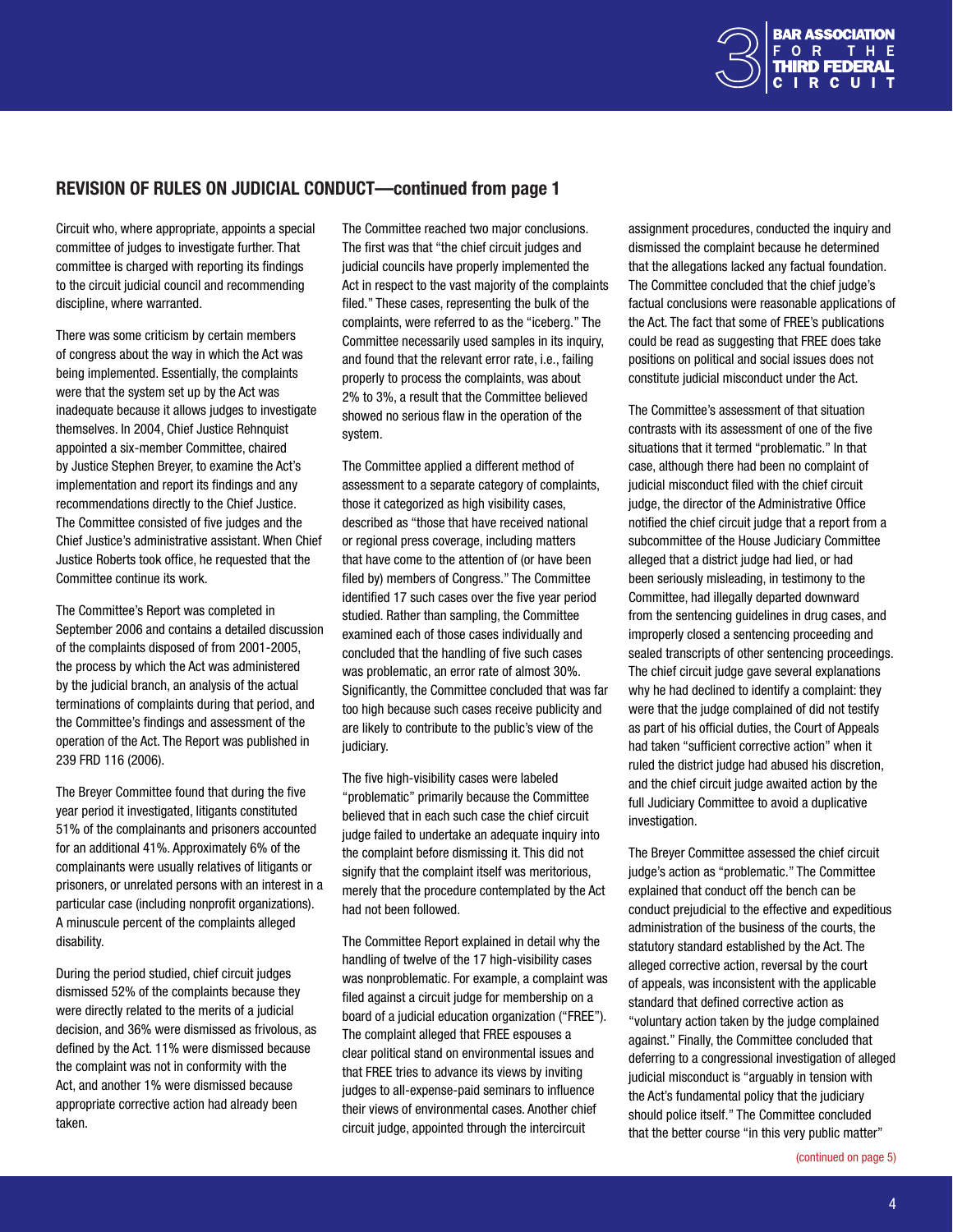

## <span id="page-4-0"></span>Revision of Rules on Judicial Conduct—continued from page 4

would have been for the chief judge to identify a complaint, undertake whatever limited inquiry was necessary, and dismiss any elements that merited dismissal.

Following its analysis of the implementation of the Act, the Breyer Committee made twelve recommendations which can be classified in five different groups. It made recommendations (1) aimed primarily at enhancing chief judges' and council members' ability to apply the Act; (2) encouraging public and bar knowledge of the Act and its appropriate use; (3) providing accurate information for legislators, the press, the public, and the judicial branch about how the Act operates; (4) clarifying the authority of the Judicial Conference to review decisions of its Committee to Review Circuit Council Judicial Conduct and Disability Orders, and; (5) creating programs to make assistance available by phone for all judges of the circuit.

Promptly after the Committee issued its report, the Judicial Conference Committee to Review Circuit Council Judicial Conduct and Disability Orders undertook an examination of the rules for Judicial Conduct and Judicial Disability proceedings previously promulgated by the Judicial Conference. The Judicial Conference Committee concluded that there was a need for the Judicial Conference to exercise its power under the Act to fashion standards guiding the various officers and bodies who must exercise responsibility under the Act. The Conference committee drafted a revised set of rules based largely on those included as an appendix in the Breyer Report. The committee then solicited public comment on the draft and thereafter submitted the revised rules to the Judicial Conference which adopted them on March 11, 2008.

The Rules, which are mandatory and supercede any conflicting judicial council rules, place primary responsibility for implementing the Act on the chief circuit judges who are required to identify a complaint based on information constituting reasonable grounds for inquiry even if no complaint has been filed. This does not in any way diminish the opportunity of members of the bar, the public, and other judges to communicate

with the circuit chief with respect to a complaint of judicial misconduct that falls within the Act. It is important to note, however, that excluded from the Act are complaints directly related to the merits of a decision or procedural ruling. The chief circuit judge may also dismiss complaints that are frivolous, lacking sufficient evidence to raise an inference that misconduct has occurred, or containing allegations that are incapable of being established through investigation.

The only comments that have come to my attention since the new Rules were promulgated have been from some academics who object to keeping confidential information about complaints that have been dismissed. However, the Act itself provides that, with certain exceptions, all papers, documents, and records of proceedings related to investigations shall be confidential. 28 U.S.C. § 360(a). On the other hand, the Act provides that each written order to implement any action issued by a judicial council, the Judicial Conference, or the Conference Committee shall be made available to the public through the appropriate Clerk's Office. This was illustrated by the mid-September 2008 decision of the Judicial Council of the Fifth Circuit acting pursuant to the Judicial Conduct and Disability Act making public its reprimand of a district judge, its recommendation for impeachment, and the hundreds of pages of previously secret documents in the investigation. The press has reported that Congress would not take up the impeachment question until 2009.

The Third Circuit has already implemented another of the Breyer Committee's recommendations in that information about filing a complaint is on the homepage of the court's website under Rules and Procedures, subtitled Rules Governing Complaints of Judicial Misconduct and Disability, and includes a form that can be used by anyone seeking to file a complaint of judicial misconduct.

# THIRD CIRCUIT ISSUES AMENDED LOCAL APPELLATE RULES —continued from page 3

opponents, and should make such a request when notified of the calendaring of the case, or as soon as the need for video-conferencing arises (34.1, 101.2).

As provided for some time in the Federal Rules, a request for rehearing en banc is to be called a "petition," not a "suggestion" (32.3, 35.4, 108.1). En banc courts may be held regardless of the number of judges disqualified (35.3).

In addition, the amendments also make minor and stylistic changes to numerous rules.

The Third Circuit Bar Association submitted suggestions regarding the proposed amendments. The suggestions were the result of comments by numerous members and hard work by the co-chairpersons of the Rules Committee, George Leone and Peter Goldberger. The Association's primary suggestions were designed to further integrate the proposed model rule with the Circuit's existing Local Appellate Rules to lessen any confusion or conflict. The Circuit adopted many but not all of the Association's suggestions. A copy of the Association's suggestions will be available on the Association's website.

The Association greatly appreciates the opportunity afforded it by the Third Circuit to participate in this process. The Association particularly appreciates the cooperation and courtesy displayed by the Clerk and her staff. We look forward to working with the Clerk and the Court in putting the Circuit's amended Local Appellate Rules into practice.